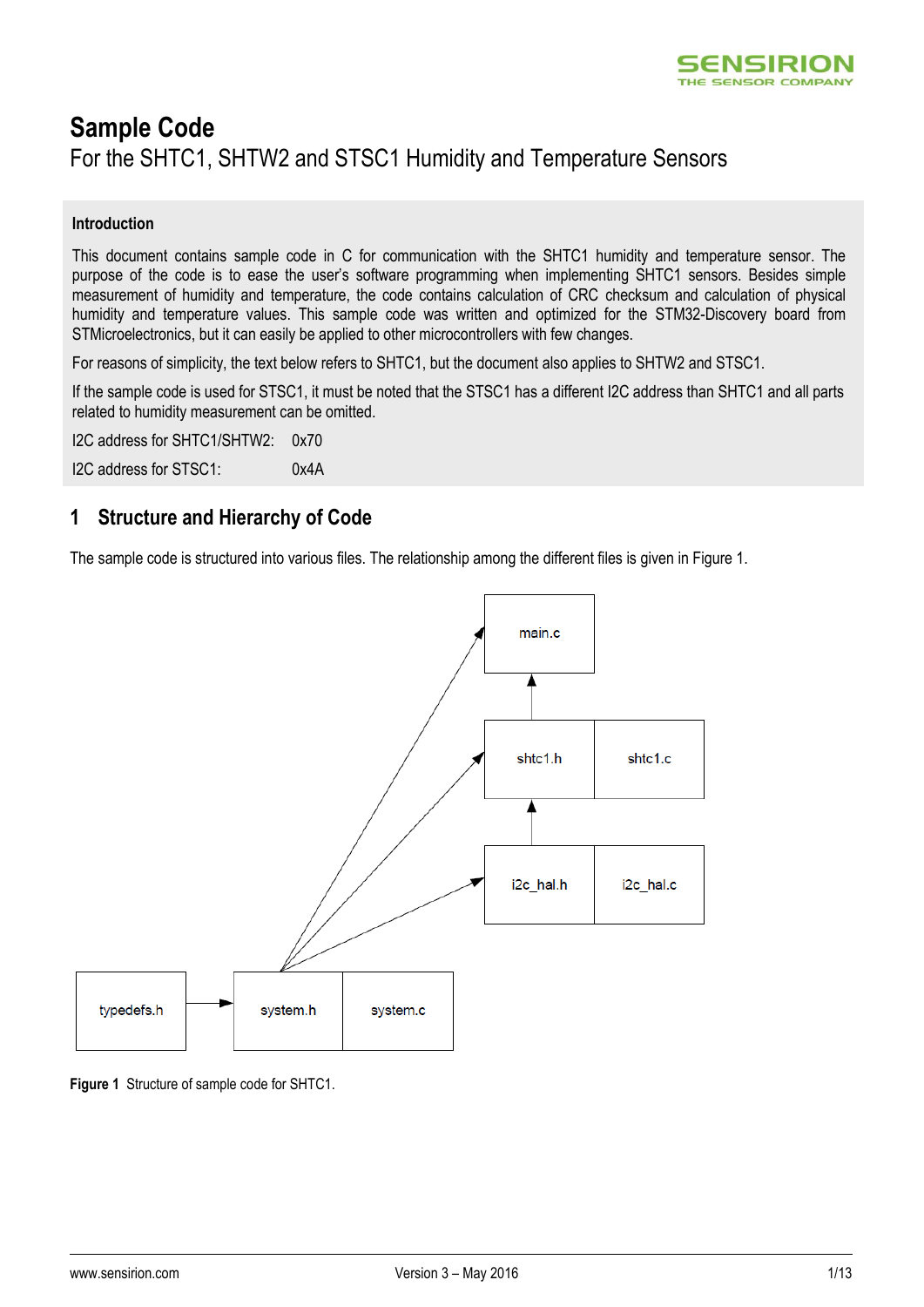

# **2 Sample Code**

Below is the C code for the different files. The code was written and optimized for the STM32-Discovery board from STMicroelectronics (STM32VLDISCOVERY) and can be easily adapted to other microcontrollers. The portions that need to be adapted for porting to a different microcontroller are indicated in the comments.

**2.1 main.c**

```
//==============================================================================
      S E N S I R I O N AG, Laubisruetistr. 50, CH-8712 Staefa, Switzerland
//==============================================================================
)<br>// Project : SHTC1 Sample Code (V1.0)<br>// File : main.c (V1.0)
                 : main.c (V1.0)
// Author : RFU
// Date : 26-Nov-2012
// Controller: STM32F100RB
// IDE : µVision V4.60.0.0
// Compiler : Armcc
// Brief : This code shows how to implement the basic commands for the
                     SHTC1 sensor chip.
// Due to compatibility reasons the I2C interface is implemented
// as "bit-banging" on normal I/O's. This code is written for an
                      easy understanding and is neither optimized for speed nor code
                      size.//
   Porting to a different microcontroller (uC):
// - the definitions of basic types may have to be changed in typedefs.h<br>// - adapt the button and led functions for your platform in main.c<br>// - adapt the port functions / definitions for your uC in i2c_hal.h/.c<br>// - adap
// - adapt the SystemInit() in system.c
// - change the uC register definition file <stm32f10x.h> in system.h
//==============================================================================
//-- Includes ------------------------------------------------------------------
#include "system.h"
#include "shtc1.h"
//==============================================================================
void Led_Init(void){ /* -- adapt this code for your platform -- */
//==============================================================================
 RCC->APB2ENR |= 0x00000010; // I/O port C clock enabled
 GPIOC->CRH &= 0xFFFFFF00; // set general purpose output mode for LEDs
 GPIOC->CRH |= 0x00000011; //
 GPIOC->BSRR = 0x03000000; // LEDs off
}
//==============================================================================
                                              v^* -- adapt this code for your platform -- */
//==============================================================================
 RCC->APB2ENR |= 0x00000004; // I/O port A clock enabled
 GPIOA->CRH &= 0xFFFFFFF0; // set general purpose input mode for User Button
 GPIOA->CRH |= 0x00000004; //
}
//==============================================================================
void LedBlueOn(void){ \frac{1}{2} /* -- adapt this code for your platform -- */
//==============================================================================
   GPIOC->BSRR = 0x00000100;
}
//==============================================================================
\frac{1}{\sqrt{1-\frac{1}{\sqrt{1-\frac{1}{\sqrt{1-\frac{1}{\sqrt{1-\frac{1}{\sqrt{1-\frac{1}{\sqrt{1-\frac{1}{\sqrt{1-\frac{1}{\sqrt{1-\frac{1}{\sqrt{1-\frac{1}{\sqrt{1-\frac{1}{\sqrt{1-\frac{1}{\sqrt{1-\frac{1}{\sqrt{1-\frac{1}{\sqrt{1-\frac{1}{\sqrt{1-\frac{1}{\sqrt{1-\frac{1}{\sqrt{1-\frac{1}{\sqrt{1-\frac{1}{\sqrt{1-\frac{1}{\sqrt{1-\frac{1}{\sqrt{1-\frac{1}{\sqrt{1-\frac{1}{\sqrt{1-\frac{1}{\sqrt{1-\frac{1//==============================================================================
  GPTOC->BSRR = 0x01000000}
//==============================================================================
void LedGreenOn(void){ \frac{1}{2} /* -- adapt this code for your platform -- */
//==============================================================================
   GPIOC->BSRR = 0x00000200;
}
//==============================================================================
void LedGreenOff(void){ \frac{1}{2} + -- adapt this code for your platform -- */
//==============================================================================
  GPIOC->BSRR = 0x02000000;}
//==============================================================================
u8t ReadUserButton(void){ /* -- adapt this code for your platform -- */
//==============================================================================
   return (GPIOA->IDR & 0x00000001);
```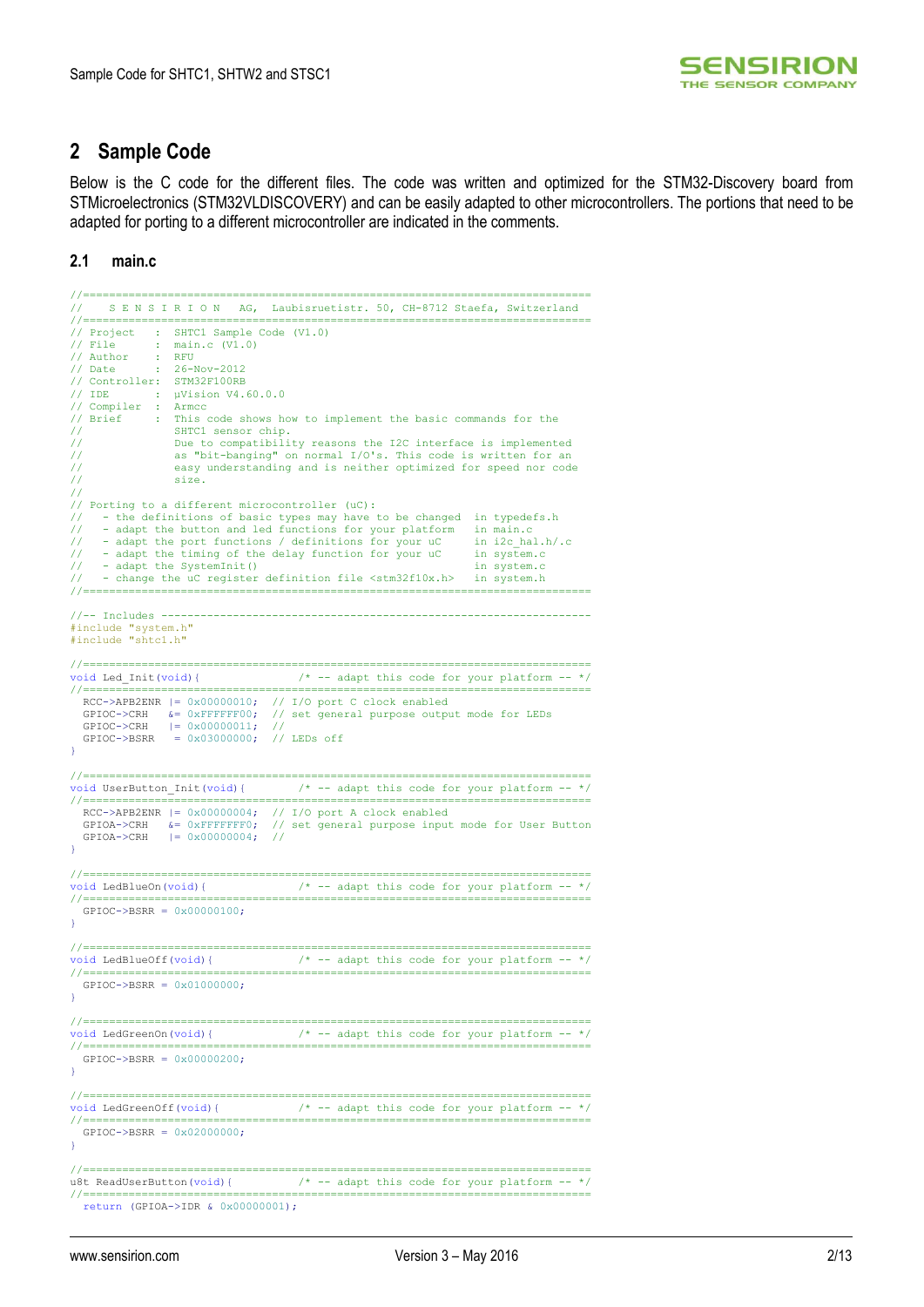

```
}
//==============================================================================
int main(void){<br>//==============
                         //==============================================================================
  etError error;
 u16t id; // sensor ID
 ft temperature; // temperature
 ft humidity; // relative humidity
   SystemInit();
Led_Init();<br>UserButton Init();
  SHTC1_Init();
  while(1)\rightarrow {
     error = NO_ERROR;
     if(ReadUserButton() == 0)
       // if the user button is not pressed
     {
       // read sensor ID
       error |= SHTC1_GetId(&id);
       // read temperature and relative humidity
      error | = SHTC1 GetTempAndHumiPolling(&temperature, &humidity);
       // the blue LED lights up when the relative humidity is greater than 50%
 if(humidity > 50) LedBlueOn();
 else LedBlueOff();
 }
     else
     // if the user button is pressed
     {
       // disable green and blue LED
      LedGreenOff();
      LedBlueOff();
       // perform a soft reset on the sensor
       error |= SHTC1_SoftReset();
       // wait until button is released
      while(ReadUserButton() != 0);
    \mathbf{A} // the green LED lights if no error occurs
     if(!error) LedGreenOn();
     else LedGreenOff();
      // wait 100ms
     DelayMicroSeconds(100000);
   }
}
```
# **2.2 shtc1.h**

```
//=================================
// S E N S I R I O N AG, Laubisruetistr. 50, CH-8712 Staefa, Switzerland
//==============================================================================
// Project : SHTC1 Sample Code (V1.0)
// File : shtc1.h (V1.0)<br>// Author : RFU<br>// Date : 26-Nov-2012<br>// Controller: STM32F100RB
// IDE : µVision V4.60.0.0
// Compiler : Armcc
// Brief : Sensor Layer: Definitions of commands and functions for sensor
                                    access.
//==============================================================================
#ifndef SHTC1_H
#define SHTC1_H
//-- Includes --#include "system.h"
//-- Defines -------------------------------------------------------------------
\frac{1}{1} CRC
#define POLYNOMIAL 0x131 // P(x) = x^8 + x^5 + x^4 + 1 = 100110001
//-- Enumerations --------------------------------------------------------------
// Sensor Commands
typedef enum{
 READ_ID = 0xEFC8, // command: read ID register
 SOFT_RESET = 0x805D, // soft reset
```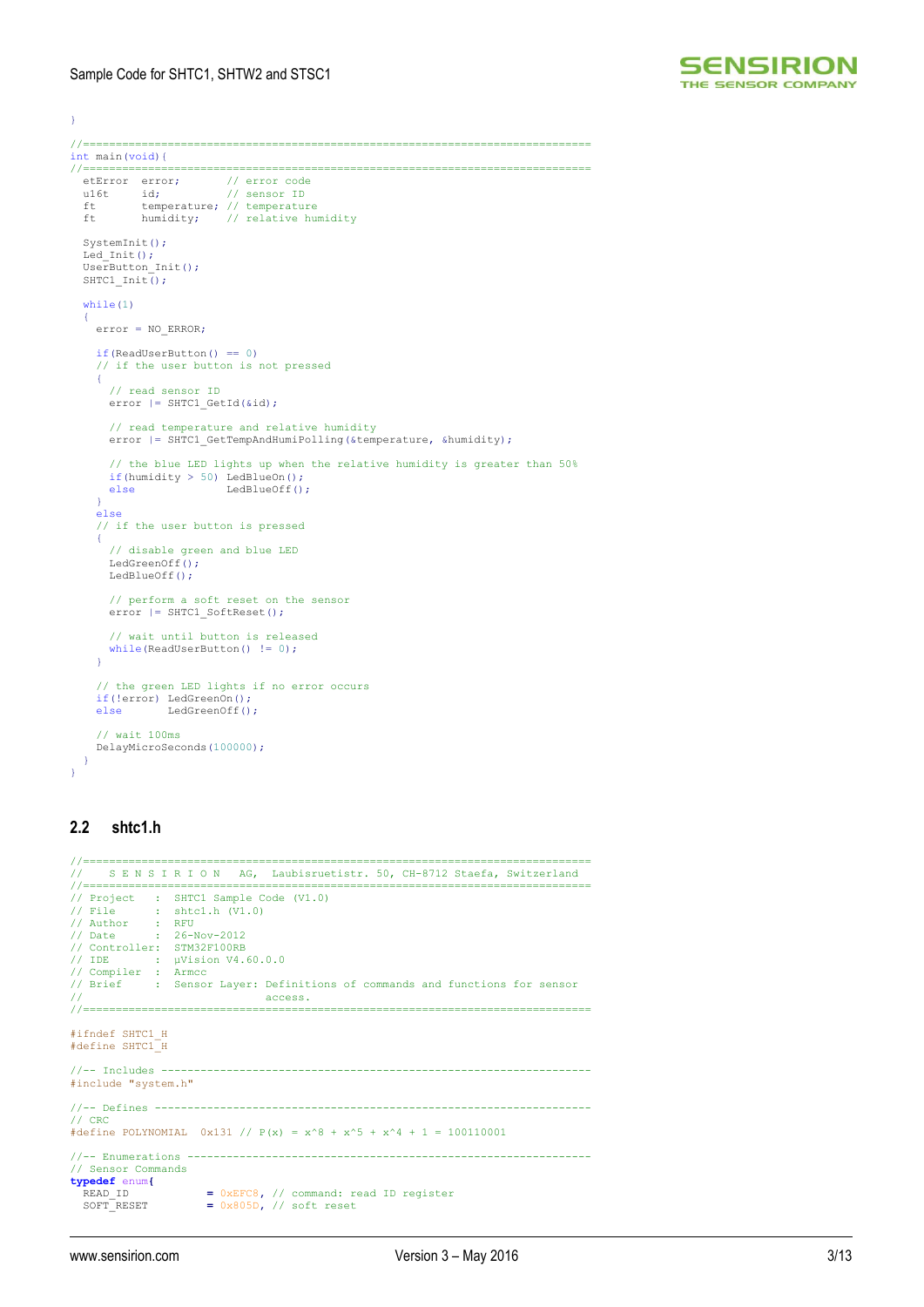

MEAS\_T\_RH\_POLLING =  $0x7866$ , // meas. read T first, clock stretching disabled<br>MEAS\_T\_RH\_CLOCKSTR =  $0x7CA2$ , // meas. read T first, clock stretching enabled<br>MEAS\_RH\_T\_POLLING =  $0x58E0$ , // meas. read RH first, clock str **}**etCommands**;** // I2C address **typedef** enum**{** I2C\_ADR\_W **=** 0xE0**,** // sensor I2C address + write bit I2C\_ADR\_R **=** 0xE1 // sensor I2C address + read bit **}**etI2cHeader**;** //============================================================================== void SHTC1\_Init**(**void**);** //============================================================================== // Initializes the I2C bus for communication with the sensor. //------------------------------------------------------------------------------  $\frac{1}{2}$ etError SHTC1\_GetId**(**u16t **\***id**);** //============================================================================== // Gets the ID from the sensor. //------------------------------------------------------------------------------ // input: \*id pointer to a integer, where the id will be stored // // return: error: ACK ERROR = no acknowledgment from sensor CHECKSUM ERROR = checksum mismatch<br>NO ERROR = no error // NO\_ERROR = no error //============================================================================== etError SHTC1\_GetTempAndHumi**(**ft **\***temp**,** ft **\***humi**);** //============================================================================== // Gets the temperature [°C] and the humidity [%RH]. //------------------------------------------------------------------------------ // input: \*temp pointer to a floating point value, where the calculated temperature will be stored // \*humi pointer to a floating point value, where the calculated humidity will be stored // // return: error: ACK ERROR = no acknowledgment from sensor // CHECKSUM\_ERROR = checksum mismatch // NO\_ERROR = no error // remark: If you use this function, then the sensor blocks the I2C-bus with clock stretching during the measurement. //============================================================================== etError SHTC1\_GetTempAndHumiPolling**(**ft **\***temp**,** ft **\***humi**);** //============================================================================== // Gets the temperature [°C] and the humidity [%RH]. This function polls every // 1ms until measurement is ready. //------------------------------------------------------------------------------ // input: \*temp pointer to a floating point value, where the calculated temperature will be stored<br>
\*humi pointer to a floating point pointer to a floating point value, where the calculated humidity will be stored // // return: error: ACK\_ERROR = no acknowledgment from sensor // CHECKSUM\_ERROR = checksum mismatch  $\frac{1}{10}$  NO ERROR = no error //============================================================================== etError SHTC1\_SoftReset**(**void**);** //============================================================================== // Calls the soft reset mechanism that forces the sensor into a well-defined state without removing the power supply. //------------------------------------------------------------------------------ // return: error: ACK\_ERROR = no acknowledgment from sensor // NO\_ERROR = no error //============================================================================== etError SHTC1\_StartWriteAccess**(**void**);** //============================================================================== // Writes a start condition and the sensor I2C address with the write flag. //------------------------------------------------------------------------------ // return: error: ACK\_ERROR = no acknowledgment from sensor // NO\_ERROR = no error //============================================================================== etError SHTC1\_StartReadAccess**(**void**);** //============================================================================== // Writes a start condition and the sensor I2C address with the read flag. //------------------------------------------------------------------------------ // return: error: ACK\_ERROR = no acknowledgment from sensor // NO\_ERROR = no error //============================================================================== void SHTC1\_StopAccess**(**void**);** //==============================================================================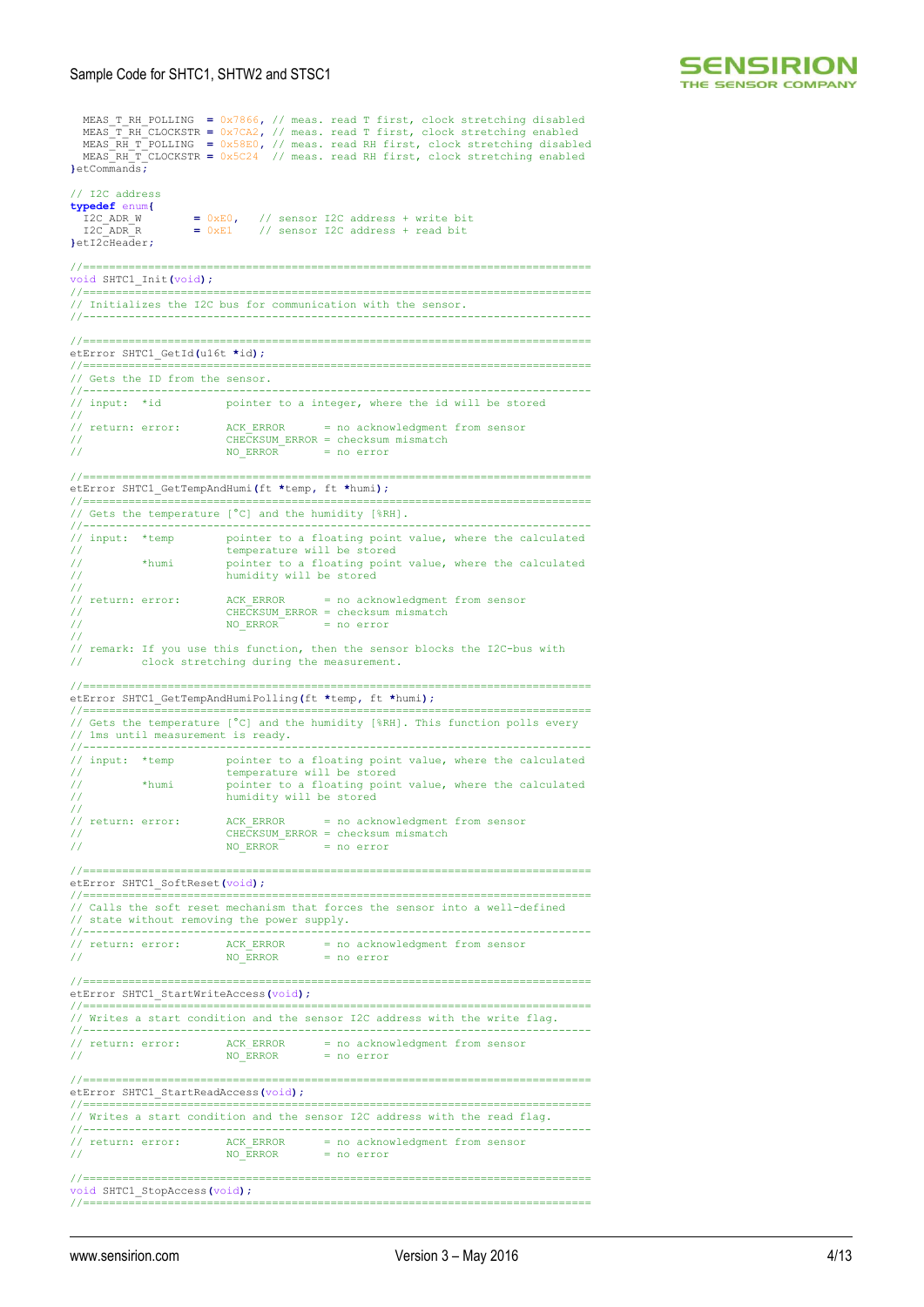

// Writes a stop condition.

|                                                                                                                                              |                                   | etError SHTC1 Read2BytesAndCrc(u16t *data);                                                                                                              |  |  |  |
|----------------------------------------------------------------------------------------------------------------------------------------------|-----------------------------------|----------------------------------------------------------------------------------------------------------------------------------------------------------|--|--|--|
|                                                                                                                                              |                                   | // Reads two bytes plus the checksum and verifies this. If the checksum<br>// verification is successful, then the two bytes stored in a 16-bit integer. |  |  |  |
| $\prime\prime$                                                                                                                               | // input: *data                   | pointer to a 16-bit int, where the data will be stored                                                                                                   |  |  |  |
|                                                                                                                                              | // return: error:                 | CHECKSUM ERROR = checksum does not match<br>NO ERROR = checksum matches                                                                                  |  |  |  |
|                                                                                                                                              |                                   | etError SHTC1 WriteCommand(etCommands cmd);                                                                                                              |  |  |  |
| // Writes command to the sensor.<br>//-----------<br>.                                                                                       |                                   |                                                                                                                                                          |  |  |  |
| // input: cmd                                                                                                                                |                                   | command which is to be written to the sensor                                                                                                             |  |  |  |
|                                                                                                                                              | // return: error:                 | ACK ERROR = no acknowledgment from sensor<br>NO ERROR = $no error$                                                                                       |  |  |  |
|                                                                                                                                              |                                   | etError SHTC1 CheckCrc(u8t data[], u8t nbrOfBytes, u8t checksum);                                                                                        |  |  |  |
|                                                                                                                                              |                                   |                                                                                                                                                          |  |  |  |
| // checksum.<br>$11 - -$                                                                                                                     |                                   | // Calculates checksum for n bytes of data and compares it with expected                                                                                 |  |  |  |
| $\prime\prime$<br>77<br>$\prime\prime$                                                                                                       | // input: data[]                  | checksum is built based on this data<br>nbrOfBytes checksum is built for n bytes of data<br>checksum expected checksum                                   |  |  |  |
| 77                                                                                                                                           | // return: error:                 | CHECKSUM ERROR = checksum does not match<br>NO ERROR<br>= checksum matches                                                                               |  |  |  |
|                                                                                                                                              |                                   | ft SHTC1 CalcTemperature(u16t rawValue);                                                                                                                 |  |  |  |
|                                                                                                                                              |                                   |                                                                                                                                                          |  |  |  |
| //------------                                                                                                                               | // that are read from the sensor. | // Calculates the temperature [°C] as a floating point value from the raw data                                                                           |  |  |  |
| $\prime\prime$                                                                                                                               | // input: rawValue                | temperature raw value (16bit scaled)                                                                                                                     |  |  |  |
| // return:                                                                                                                                   |                                   | temperature [°C] as a floating point value                                                                                                               |  |  |  |
| ft SHTC1 CalcHumidity(u16t rawValue);                                                                                                        |                                   |                                                                                                                                                          |  |  |  |
| // Calculates the relative humidity [%RH] as a floating point value from the raw<br>// data that are read from the sensor.<br>//------------ |                                   |                                                                                                                                                          |  |  |  |
|                                                                                                                                              | // input: rawValue                | humidity raw value (16bit scaled)                                                                                                                        |  |  |  |
| // return:                                                                                                                                   |                                   | relative humidity [%RH] as a floating point value                                                                                                        |  |  |  |

#endif

# **2.3 shtc1.c**

```
//==============================================================================
// S E N S I R I O N AG, Laubisruetistr. 50, CH-8712 Staefa, Switzerland
//=======================
// Project : SHTC1 Sample Code (V1.0)
// File : shtc1.c (V1.0)<br>// Author : RFU<br>// Date : 26-Nov-2012<br>// Controller: STM32F100RB
// IDE : µVision V4.60.0.0
// Compiler : Armcc
// Brief : Sensor Layer: Implementation of functions for sensor access.
//==============================================================================
//-- Includes ------------------------------------------------------------------
#include "shtc1.h"
#include "i2c_hal.h"
//==============================================================================
void SHTC1 Init(void){<br>//=====================
                                           //==============================================================================
    I2c_Init(); // init I2C
\mathbf{A}//==============================================================================
etError SHTC1 GetTempAndHumi(ft *temp, ft *humi){
```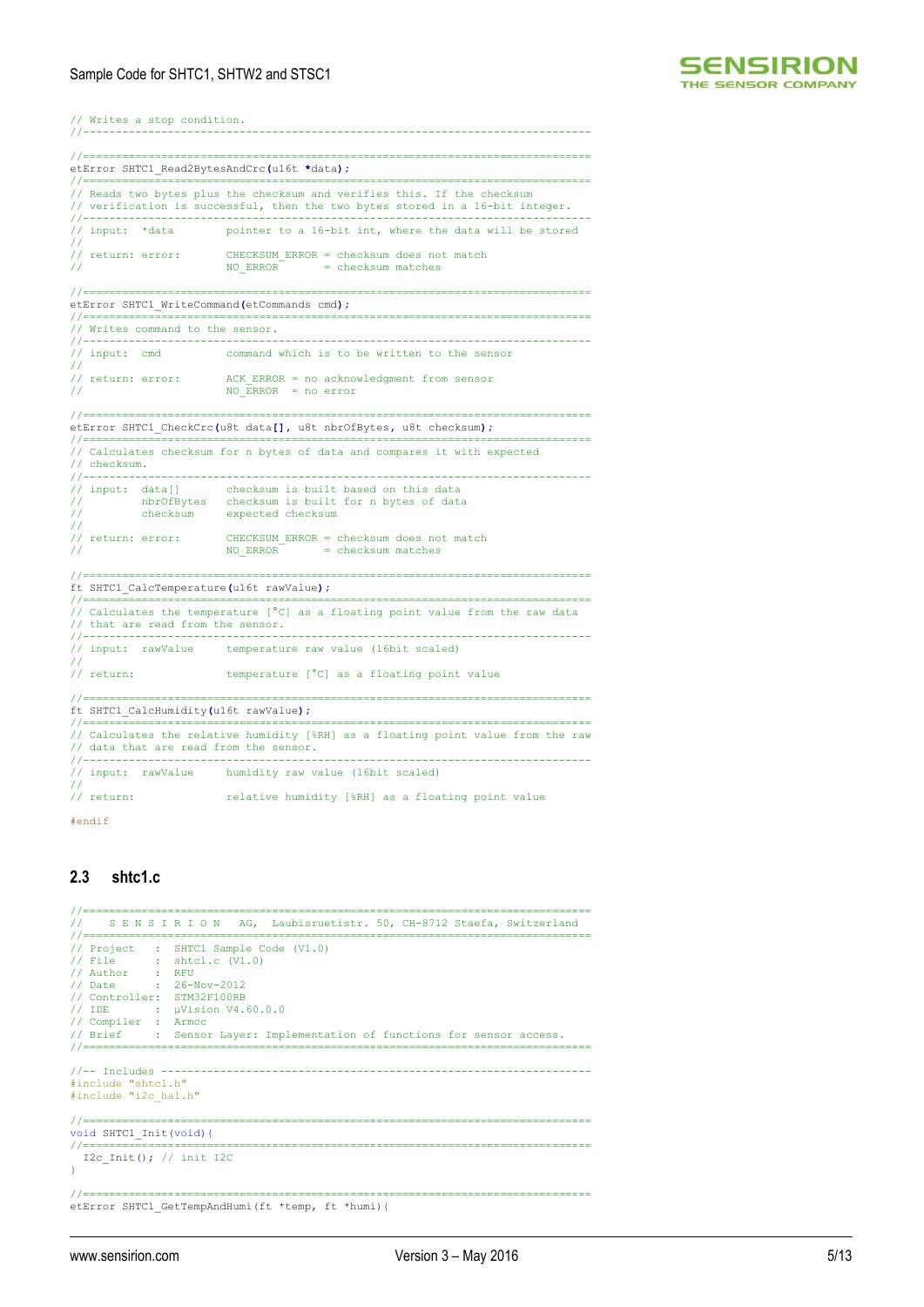

```
//==============================================================================
  etError error:
  u16t rawValueTemp; // temperature raw value from sensor
  u16t rawValueHumi; // humidity raw value from sensor
  error = SHTC1 StartWriteAccess();
   // measure, read temperature first, clock streching enabled
  error |= SHTC1_WriteCommand(MEAS_T_RH_CLOCKSTR);
 // if no error, read temperature and humidity raw values
 if(error == NO_ERROR)
\rightarrowerror | = SHTC1 StartReadAccess();
    error | = SHTC1 Read2BytesAndCrc(&rawValueTemp);
    error |= SHTC1 Read2BytesAndCrc(&rawValueHumi);
   }
  SHTC1 StopAccess();
   // if no error, calculate temperature in °C and humidity in %RH
   if(error == NO_ERROR)
   {
 *temp = SHTC1_CalcTemperature(rawValueTemp);
 *humi = SHTC1_CalcHumidity(rawValueHumi);
 }
   return error;
}
//==============================================================================
etError SHTC1_GetTempAndHumiPolling(ft *temp, ft *humi){
//==============================================================================
   etError error; // error code
 u8t maxPolling = 20; // max. retries to read the measurement (polling)
 u16t rawValueTemp; // temperature raw value from sensor
 u16t rawValueHumi; // humidity raw value from sensor
  error = SHTC1 StartWriteAccess();
// measure, read temperature first, clock streching disabled (polling)<br>error |= SHTC1 WriteCommand(MEAS T_RH_POLLING);
\frac{1}{1} if no error, ...
 if(error == NO_ERROR)
\rightarrow // poll every 1ms for measurement ready
      while(maxPolling--)
\sim \sim \sim \sim // check if the measurement has finished
        error = SHTC1_StartReadAccess();
 // if measurement has finished -> exit loop
 if(error == NO_ERROR) break;
        // delay 1ms
        DelayMicroSeconds(1000);
    \lambda // if no error, read temperature and humidity raw values
    if(error == NOERROR)\sim \sim \sim \sim error |= SHTC1_Read2BytesAndCrc(&rawValueTemp);
 error |= SHTC1_Read2BytesAndCrc(&rawValueHumi);
     }
   }
  SHTC1 StopAccess();
// if no error, calculate temperature in ^{\circ}C and humidity in RHH<br>if(error == NO ERROR)
   {
 *temp = SHTC1_CalcTemperature(rawValueTemp);
 *humi = SHTC1_CalcHumidity(rawValueHumi);
   }
   return error;
\lambda//==============================================================================
etError SHTC1 GetId(u16t *id){
//==============================================================================
   etError error; // error code
  error = SHTC1 StartWriteAccess();
 // write ID read command
 error |= SHTC1_WriteCommand(READ_ID);
```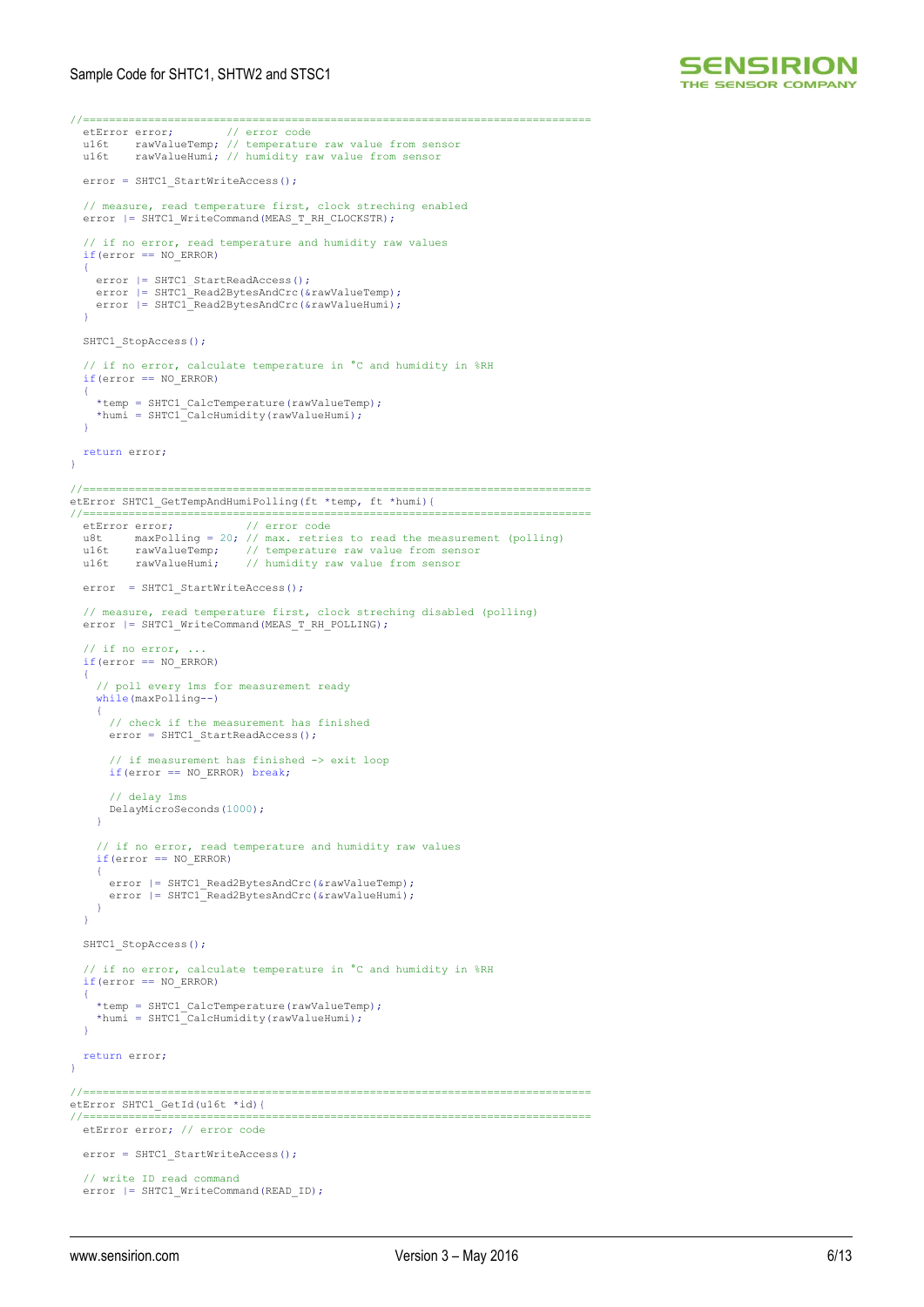

```
 // if no error, read ID
 if(error == NO_ERROR)
\rightarrowSHTC1 StartReadAccess();
    error = SHTC1_Read2BytesAndCrc(id);
   }
  SHTC1 StopAccess();
   return error;
}
//==============================================================================
etError SHTC1_SoftReset(void){
//==============================================================================
   etError error; // error code
   error = SHTC1_StartWriteAccess();
   // write reset command
  error | = SHTC1 WriteCommand(SOFT RESET);
  SHTC1 StopAccess();
   return error;
}
//==============================================================================
etError SHTC1 StartWriteAccess(void){
//==============================================================================
   etError error; // error code
   // write a start condition
   I2c_StartCondition();
// write the sensor I2C address with the write flag<br>error = I2c WriteByte(I2C ADR W);
   return error;
\lambda//==============================================================================
etError SHTC1 StartReadAccess(void){
//==============================================================================
   etError error; // error code
   // write a start condition
   I2c_StartCondition();
   // write the sensor I2C address with the read flag
   error = I2c_WriteByte(I2C_ADR_R);
   return error;
}
//==============================================================================
void SHTC1_StopAccess(void){<br>//===========================
                 //==============================================================================
   // write a stop condition
  I2c StopCondition();
}
//==============================================================================
etError SHTC1_WriteCommand(etCommands cmd){
//==============================================================================
   etError error; // error code
   // write the upper 8 bits of the command to the sensor
  error = I2c_WriteByte(cmd \gg 8); // write the lower 8 bits of the command to the sensor
  error | = 12c WriteByte(cmd & 0xFF);
   return error;
}
//==============================================================================
etError SHTC1_Read2BytesAndCrc(u16t *data){
//==============================================================================
etError error; // error code
 u8t bytes[2]; // read data array
 u8t checksum; // checksum byte
   // read two data bytes and one checksum byte
 bytes[0] = I2c_ReadByte(ACK);
 bytes[1] = I2c_ReadByte(ACK);
  \bar{\text{checksum}} = \text{I2c\_ReadByte}(\text{ACK});
   // verify checksum
```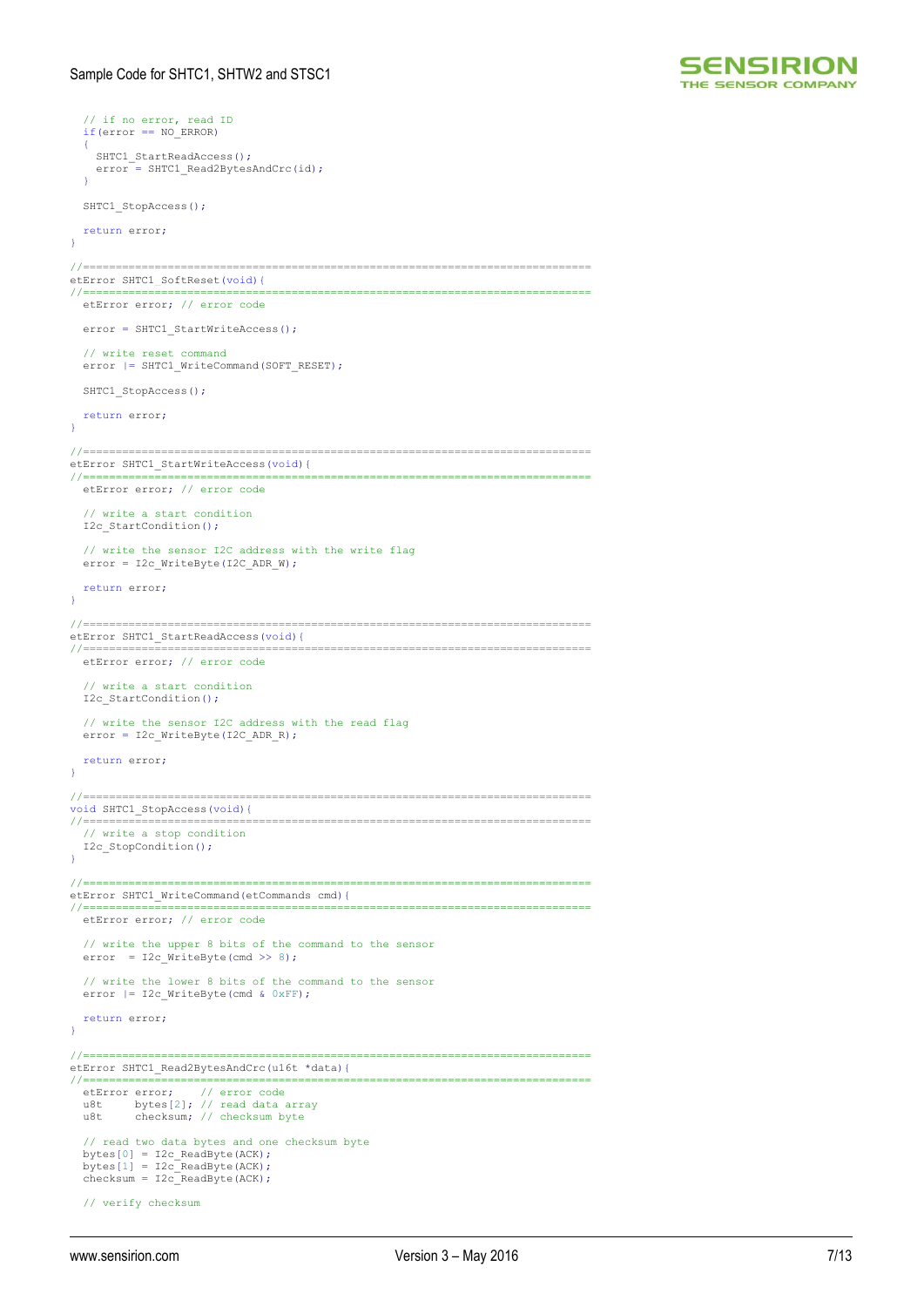

```
 error = SHTC1_CheckCrc(bytes, 2, checksum);
   // combine the two bytes to a 16-bit value
   *data = (bytes[0] << 8) | bytes[1];
   return error;
}
//==============================================================================
etError SHTC1_CheckCrc(u8t data[], u8t nbrOfBytes, u8t checksum){
//==============================================================================
 u8t bit; // bit mask
 u8t crc = 0xFF; // calculated checksum
 u8t byteCtr; // byte counter
   // calculates 8-Bit checksum with given polynomial
  for(byteCtr = 0; byteCtr < nbrOfBytes; byteCtr++)
  \{ crc ^= (data[byteCtr]);
    for(bit = 8; bit > 0; --bit)
     {
       if(crc & 0x80) crc = (crc << 1) ^ POLYNOMIAL;
       else \operatorname{crc} = (\operatorname{crc} \ll 1); }
   }
   // verify checksum
   if(crc != checksum) return CHECKSUM_ERROR;
                          return NO_ERROR;
}
                                                   //==============================================================================
ft SHTC1_CalcTemperature(u16t rawValue){
//==============================================================================
 // calculate temperature [°C]
 // T = -45 + 175 * rawValue / 2^16
 return 175 * (ft)rawValue / 65536 - 45;
}
//==============================================================================
ft SHTC1_CalcHumidity(u16t rawValue){
//==============================================================================
   // calculate relative humidity [%RH]
 // RH = rawValue / 2^16 * 100
 return 100 * (ft)rawValue / 65536;
\overline{1}
```
# **2.4 i2c\_hal.h**

```
//==============================================================================
// S E N S I R I O N AG, Laubisruetistr. 50, CH-8712 Staefa, Switzerland
//==============================================================================
// Project : SHTC1 Sample Code (V1.0)
// File : i2c_hal.h (V1.0)
// Author : RFU
// Date : 26-Nov-2012
// Controller: STM32F100RB<br>// IDE : uVision V4.
                  : µVision V4.60.0.0
// Compiler : Armcc
// Brief : I2C hardware abstraction layer 
//==============================================================================
#ifndef I2C_HAL_H
#define I2C_HAL_H
//-- Includes ------------------------------------------------------------------
#include "system.h"
//-- Defines -------------------------------------------------------------------
// I2C IO-Pins /* -- adapt the defines for your uC -- */<br>
// SDA on port B, bit 9<br>
#define SDA_LOW() (GPIOB->BSRR = 0x02000000) // set SDA to low<br>
#define SDA OPEN() (GPIOB->BSRR = 0x00000200) // set SDA to open-drain<br>
#de
// SCL on port B, bit 8 /* -- adapt the defines for your uC -- */
#define SCL_LOW() (GPIOB->BSRR = 0x01000000) // set SCL to low
#define SCL_OPEN() (GPIOB->BSRR = 0x00000100) // set SCL to open-drain
#define SCL_READ (GPIOB->IDR & 0x0100) // read SCL
//-- Enumerations --------------------------------------------------------------
// I2C acknowledge
typedef enum{
 ACK = 0,
    NO_ACK = 1,
```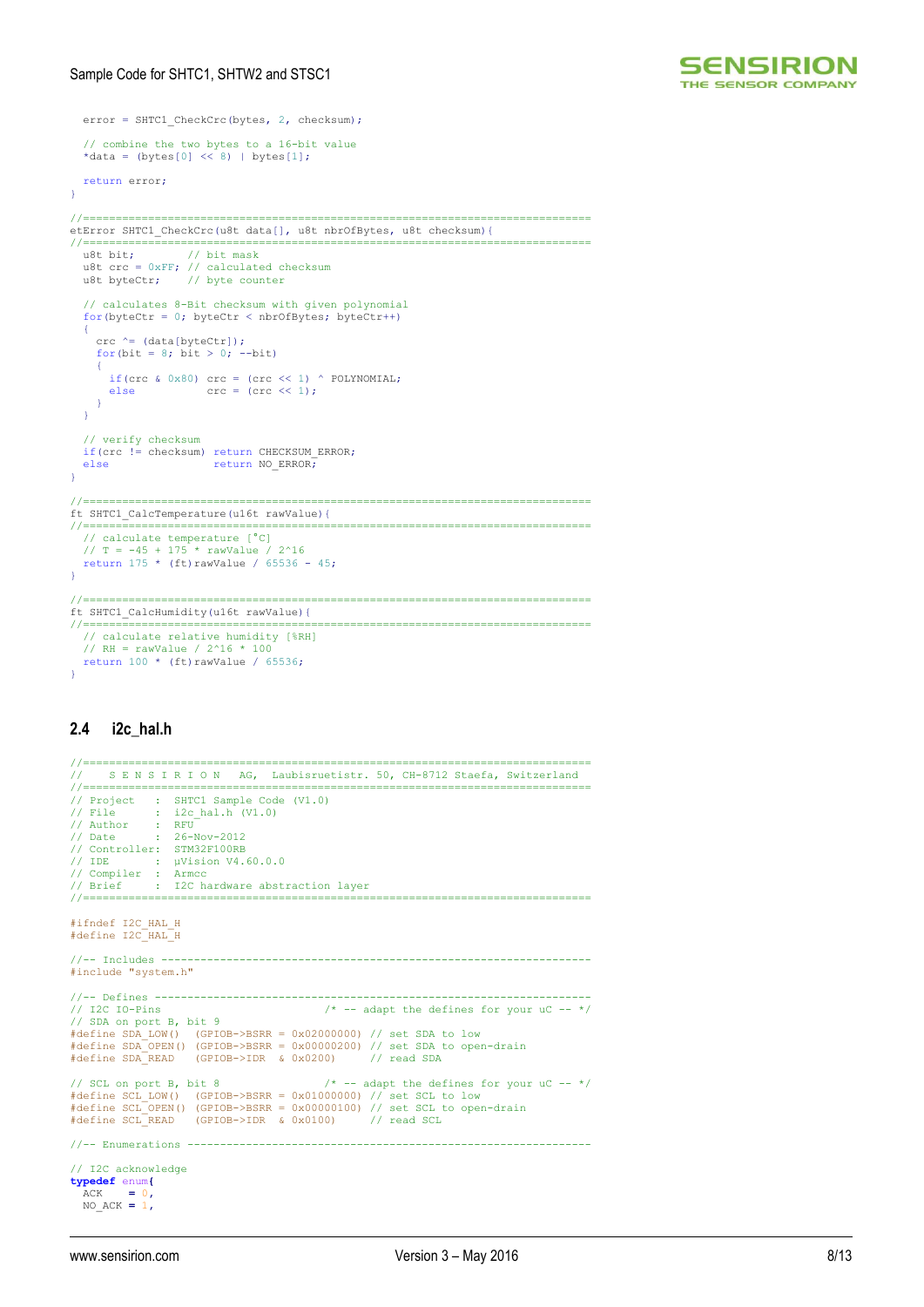

**}**etI2cAck**;**

```
//==============================================================================
void I2c_Init(void);
//==============================================================================
// Initializes the ports for I2C interface.
                       //------------------------------------------------------------------------------
//==============================================================================
void I2c_StartCondition(void);
//==============================================================================
// Writes a start condition on I2C-Bus.
//------------------------------------------------------------------------------
// remark: Timing (delay) may have to be changed for different microcontroller.
//<br>// SDA:    |
// _______
\frac{1}{\sqrt{2}} SCL:
//==============================================================================
void I2c_StopCondition(void);
//==============================================================================
// Writes a stop condition on I2C-Bus.
//------------------------------------------------------------------------------
// remark: Timing (delay) may have to be changed for different microcontroller.
// _____
// SDA: _____|
// _______
// SCL: ___|
//==============================================================================
etError I2c_WriteByte(u8t txByte);
//==============================================================================
// Writes a byte to I2C-Bus and checks acknowledge.
//------------------------------------------------------------------------------
// input: txByte transmit byte
..<br>// return: error:
                          ACK ERROR = no acknowledgment from sensor
                        NO_{\text{ERROR}} = no error
//
// remark: Timing (delay) may have to be changed for different microcontroller.
                       //==============================================================================
u8t I2c_ReadByte(etI2cAck ack);
//==============================================================================
// Reads a byte on I2C-Bus.
//------------------------------------------------------------------------------
// input: ack Acknowledge: ACK or NO ACK
//
// return: rxByte
//
// remark: Timing (delay) may have to be changed for different microcontroller.
```
#endif

# **2.5 i2c\_hal.c**

```
//=================================
     S E N S I R I O N AG, Laubisruetistr. 50, CH-8712 Staefa, Switzerland
//==============================================================================
// Project : SHTC1 Sample Code (V1.0)
// File : i2c_hal.c (V1.0)
// Author : RFU
// Date : 26-Nov-2012
// Controller: STM32F100RB
// IDE : µVision V4.60.0.0
// Compiler : Armcc
// Brief : I2C hardware abstraction layer
//==============================================================================
//-- Includes ------------------------------------------------------------------
#include "i2c_hal.h"
//==============================================================================
                                                     /* -- adapt the init for your uC -- */
//==============================================================================
 RCC->APB2ENR |= 0x00000008; // I/O port B clock enabled
 GPIOB->CRH &= 0xFFFFFF00; // set open-drain output for SDA and SCL
 GPIOB->CRH |= 0x00000055; // 
  SDA OPEN(); \frac{1}{2} // I2C-bus idle mode SDA released
  SCL_OPEN(); \frac{1}{2} // I2C-bus idle mode SCL released
}
```
//==============================================================================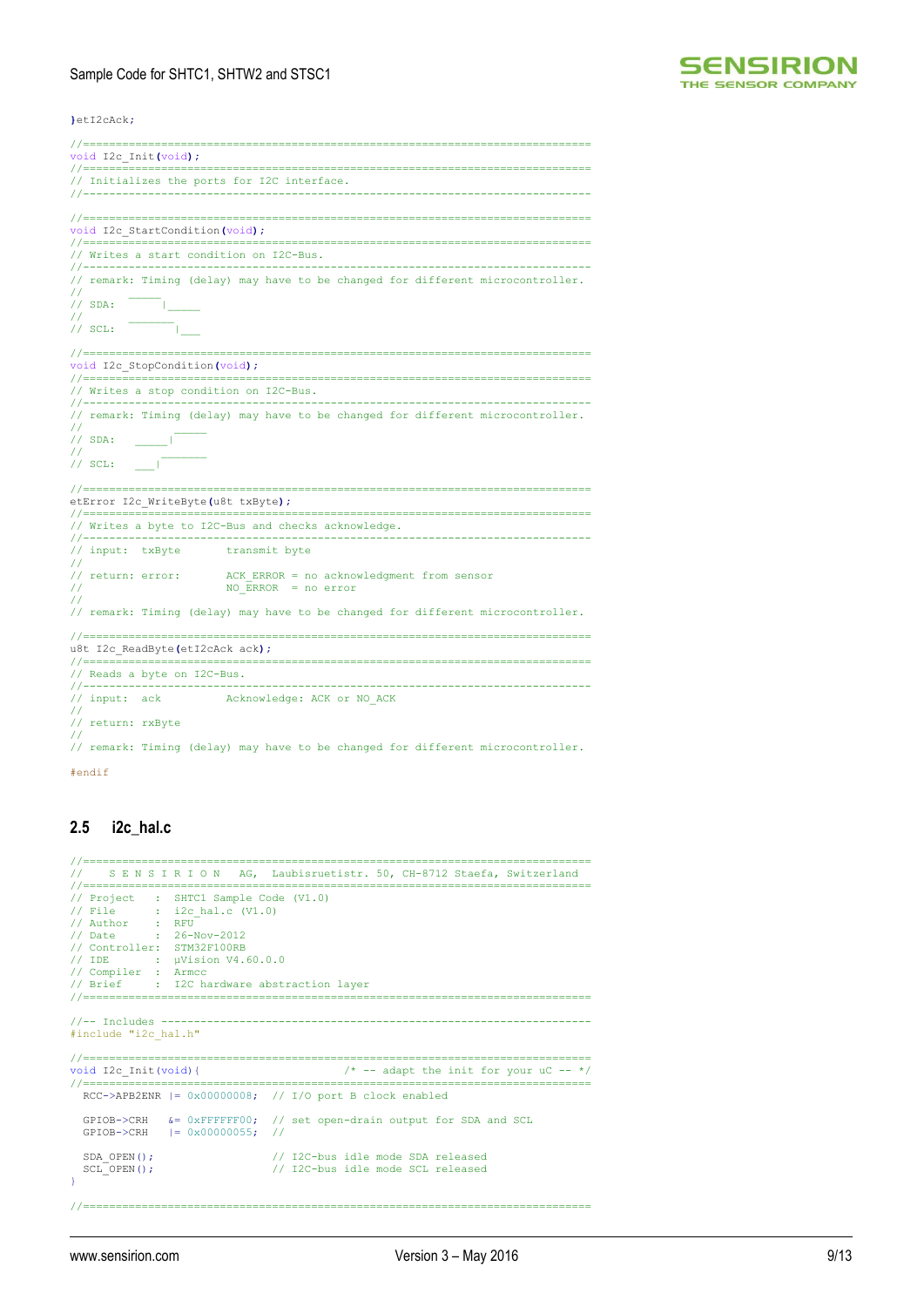

void I2c\_StartCondition(void){ //============================================================================== SDA\_OPEN(); DelayMicroSeconds(1); SCL OPEN(); DelayMicroSeconds(1);  $SDA$   $LOW()$ : DelayMicroSeconds(10); // hold time start condition (t\_HD;STA) SCL LOW $()$ ; DelayMicroSeconds(10); } //============================================================================== void I2c StopCondition(void){<br>//============================ //============================================================================== SCL LOW(); DelayMicroSeconds(1);  $\texttt{SDA\_LOW}$  ( )  $\emph{\textbf{;}}$  DelayMicroSeconds(1); SCL OPEN(); DelayMicroSeconds(10); // set-up time stop condition (t SU;STO) SDA\_OPEN(); DelayMicroSeconds(10); } //============================================================================== etError I2c\_WriteByte(u8t txByte){ //==============================================================================  $mask;$  etError error = NO\_ERROR; for(mask =  $0x80$ ; mask > 0; mask >>= 1)// shift bit for masking (8 times) { if((mask & txByte) == 0) SDA LOW(); // masking txByte, write bit to SDA-Line else SDA\_OPEN(); DelayMicroSeconds(1); <br>
SCL\_OPEN(); // generate clock pulse on SCL<br>
DelayMicroSeconds(5); // SCL high time (t\_HIGH) SCL\_LOW();<br>DelayMicroSeconds(1); // data hold time(t HD;DAT) } SDA\_OPEN();<br>SCL\_OPEN();<br> $\frac{1}{\sqrt{c}}$  release SDA-line<br> $\frac{1}{\sqrt{c}}$  release SDA-line SCL\_OPEN();<br>
SCL\_OPEN();<br>
DelayMicroSeconds(1);<br>
// data set-up tin %// data set-up time (t\_SU;DAT)<br>// check ack from i2c slave  $if(SDA" READ)$  error = ACK ERROR; SCL LOW();<br>DelayMicroSeconds(20); DelayMicroSeconds(20); // wait to see byte package on scope return error; // return error code  $\lambda$ //============================================================================== u8t I2c\_ReadByte(etI2cAck ack){ //============================================================================== u8t mask; u8t  $rxByte = NO\_ERROR;$ <br>SDA OPEN(); // release SDA-line for  $(mask = 0x80; mask > 0; mask >> 1)$  // shift bit for masking (8 times)  $\rightarrow$  { SCL OPEN(); <br>
DelayMicroSeconds(1); // data set-up time (t\_SU;DAT) while(SCL READ  $== 0$ ); DelayMicroSeconds(3); // SCL high time (t\_HIGH) if(SDA\_READ) rxByte = rxByte | mask; // read bit  $SCL\_LOW()$ ;<br>DelayMicroSeconds(1); // data hold time(t HD;DAT) }  $i$   $i$   $f$   $(ack == ACK)$  SDA LOW(); // send acknowledge if necessary else else SDA\_OPEN();<br>DelayMicroSeconds(1);  $\begin{tabular}{ll} \texttt{DelayMicrosoft}(i) \texttt{if} & \texttt{if} & \texttt{if} & \texttt{if} \\ \texttt{SCL_OPEN();} & \texttt{if} & \texttt{if} & \texttt{if} & \texttt{if} \\ \texttt{I} & \texttt{if} & \texttt{if} & \texttt{if} & \texttt{if} \\ \texttt{if} & \texttt{if} & \texttt{if} & \texttt{if} & \texttt{if} \\ \texttt{if} & \texttt{if} & \texttt{if} & \texttt{if} & \texttt{if} \\ \texttt{if} & \texttt{if} & \texttt{if} & \texttt{if} & \text$  $\frac{1}{\sqrt{2}}$  clk #9 for ack // SCL high time (t\_HIGH) DelayMicroSeconds(5);<br>SCL LOW();<br>SDA OPEN(); // release SDA-line DelayMicroSeconds(20); // wait to see byte package on scope return rxByte; // return error code }

### **2.6 system.h**

```
//==============================================================================
// S E N S I R I O N AG, Laubisruetistr. 50, CH-8712 Staefa, Switzerland
//==============================================================================
// Project : SHTC1 Sample Code (V1.0)
// File : system.h (V1.0)<br>// Rile : system.h (V1.0)<br>// Author : RFU
// Author : RFU
// Date : 26-Nov-2012
// Controller: STM32F100RB
```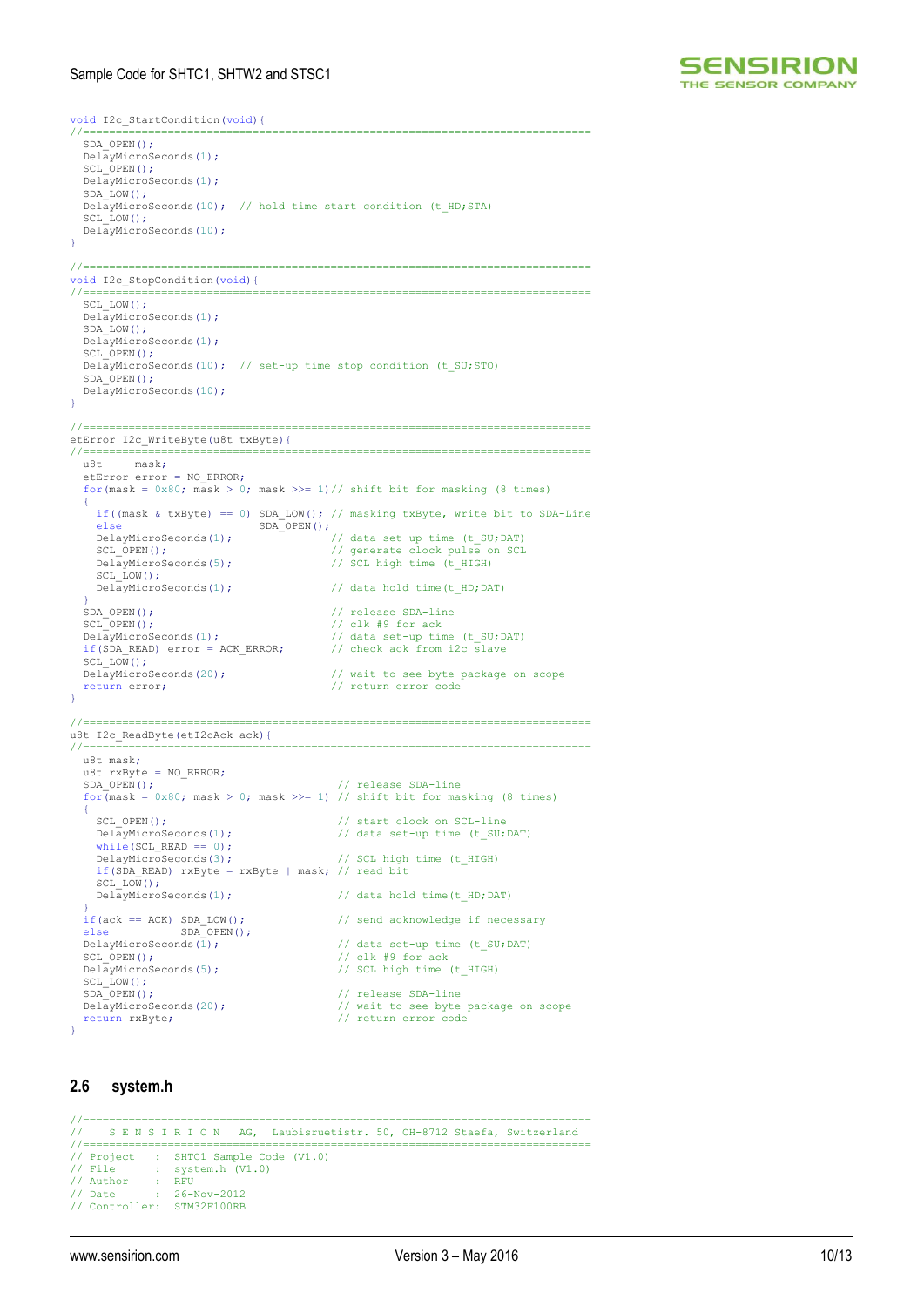

```
// IDE : µVision V4.60.0.0
// Compiler : Armcc
// Brief : System functions, global definitions
//==============================================================================
#ifndef SYSTEM_H
#define SYSTEM_H
//-- Includes -
#include <stm32f10x.h> // controller register definitions
#include "typedefs.h" // type definitions
//-- Enumerations --------------------------------------------------------------
// Error codes
typedef enum{
 NO_ERROR = 0x00, // no error
 ACK_ERROR = 0x01, // no acknowledgment error
 CHECKSUM_ERROR = 0x02 // checksum mismatch error
}etError;
//==============================================================================
void SystemInit(void);
//==============================================================================
//========================<br>// Initializes the system
//------------------------------------------------------------------------------
//==============================================================================
void DelayMicroSeconds(u32t nbrOfUs);<br>//==================================
//==============================================================================
// Wait function for small delays.<br>//-------------------------------
//------------------------------------------------------------------------------
// input: nbrOfUs wait x times approx. one micro second (fcpu = 8MHz)
// return: -
// remark: smallest delay is approx. 15us due to function call
#endif
```
# **2.7 system.c**

```
//==============================================================================
// S E N S I R I O N AG, Laubisruetistr. 50, CH-8712 Staefa, Switzerland
//=============================
)<br>// Project : SHTC1 Sample Code (V1.0)<br>// File : system.c (V1.0)
// File : system.c (V1.0)
// Author : RFU
// Date : 26-Nov-2012
// Controller: STM32F100RB
// IDE : µVision V4.60.0.0
// Compiler : Armcc
// Brief : System functions
//==============================================================================
1/1 - Includes ------#include "system.h"
//==============================================================================
void SystemInit(void){<br>//=====================
//==============================================================================
   // no initialization required
}
//==============================================================================
void DelayMicroSeconds(u32t nbrOfUs){ /* -- adapt this delay for your uC -- */
//==============================================================================
  u32t + 3for(i = 0; i < nbrOfUs; i++)
\left\langle \cdot \right\ranglenop(); // nop's may be added or removed for timing adjustment
       nop();
       \bar{\text{pop}}();
      __nop();
   }
}
```
# **2.8 typedefs.h**

```
//==============================================================================
// S E N S I R I O N AG, Laubisruetistr. 50, CH-8712 Staefa, Switzerland
//==============================================================================
// Project : SHTC1 Sample Code (V1.0)<br>// File : typedefs.h (V1.0)
// File : typedefs.h (V1.0)
// Author : RFU
// Date : 26-Nov-2012
```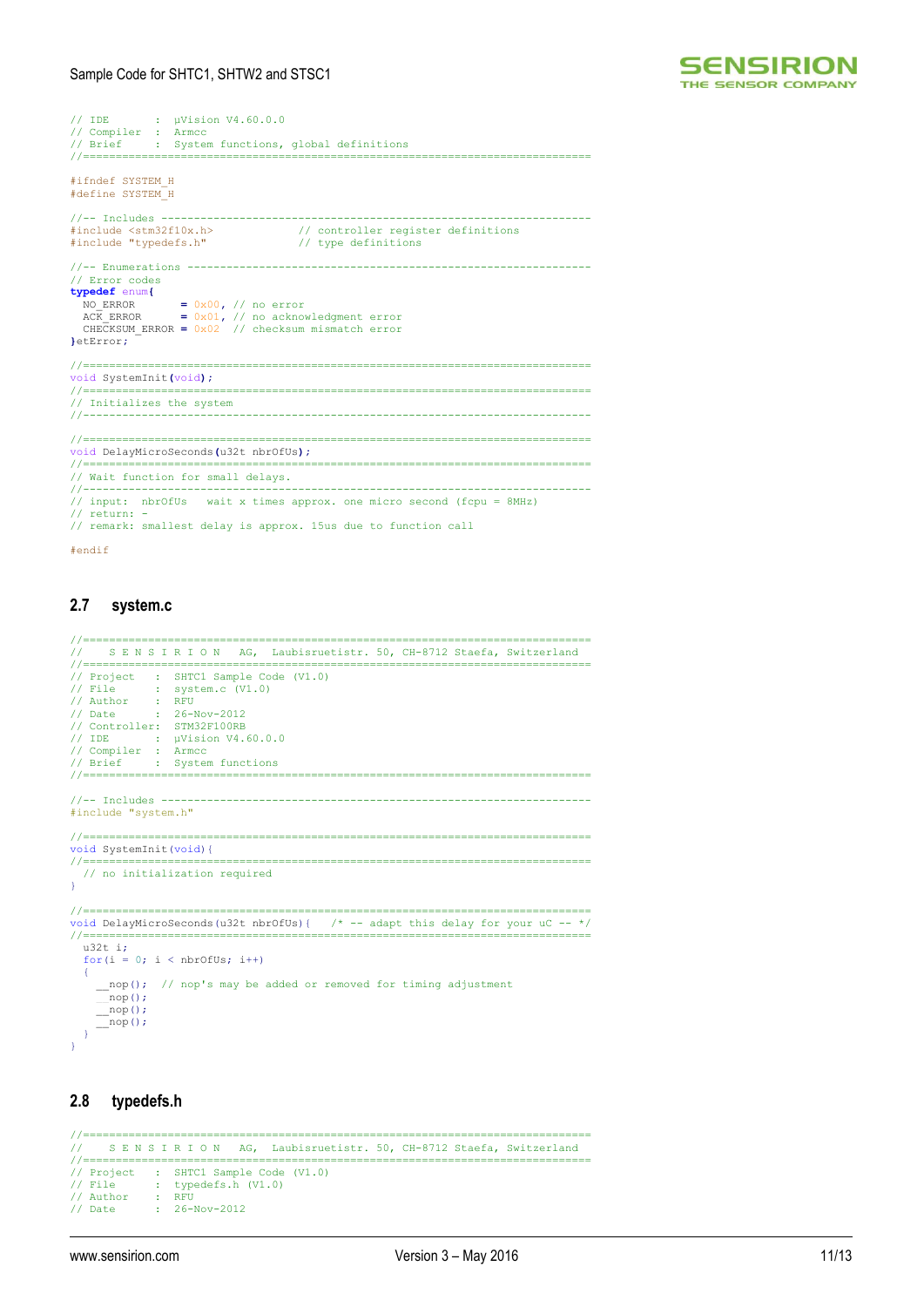

```
// Controller: STM32F100RB
// IDE : µVision V4.60.0.0
// Compiler : Armcc
// Brief : Definitions of typedefs for good readability and portability.
//==============================================================================
#ifndef TYPEDEFS_H
#define TYPEDEFS_H
//-- Defines -------------------------------------------------------------------
//Processor endian system
//#define BIG ENDIAN //e.g. Motorola (not tested at this time)
#define LITTLE_ENDIAN //e.g. PIC, 8051, NEC V850
             //==============================================================================
// basic types: making the size of types clear
//==============================================================================
typedef unsigned char u8t; ///< range: 0 .. 255
typedef signed char i8t; ///< range: -128 .. +127

typedef unsigned short u16t; ///< range: 0 .. 65535
typedef signed short i16t; ///< range: -32768 .. +32767

typedef unsigned long u32t; ///< range: 0 .. 4'294'967'295
typedef signed long i32t; ///< range: -2'147'483'648 .. +2'147'483'647
typedef float
typedef float ft; ///< range: +-1.18E-38 .. +-3.39E+38
typedef double dt; ///< range: .. +-1.79E+308
typedef enum{
 FALSE = 0,
 TRUE = 1
}bt;
typedef union {
   under under the unit of the unit of the unit of the unit of the unit of the unit of the unit of the unit of the<br>infinite intervals the unit of the unit of the unit of the unit of the unit of the unit of the unit of the uni
                                       // element specifier for accessing whole i16
    struct {
       #ifdef LITTLE_ENDIAN // Byte-order is little endian
u8t u8L;                   // element specifier for accessing low u8<br>u8t u8H;                       // element specifier for accessing high u8
 #else // Byte-order is big endian
 u8t u8H; // element specifier for accessing low u8
 u8t u8L; // element specifier for accessing high u8
   #endif<br>|s16:// element spec. for acc. struct with low or high u8
} nt16;
typedef union {
   u32t u32; \frac{1}{22} // element specifier for accessing whole u32<br>i32t i32; // element specifier for accessing whole i32
                                       // element specifier for accessing whole i32
struct {
 #ifdef LITTLE_ENDIAN // Byte-order is little endian
u16t u16L; \frac{1}{6} element specifier for accessing low u16<br>u16t u16H; \frac{1}{6} element specifier for accessing high u16
 #else // Byte-order is big endian
 u16t u16H; // element specifier for accessing low u16
 u16t u16L; // element specifier for accessing high u16
   #endif<br>} s32:I/ element spec. for acc. struct with low or high u16
} nt32;
```
#endif